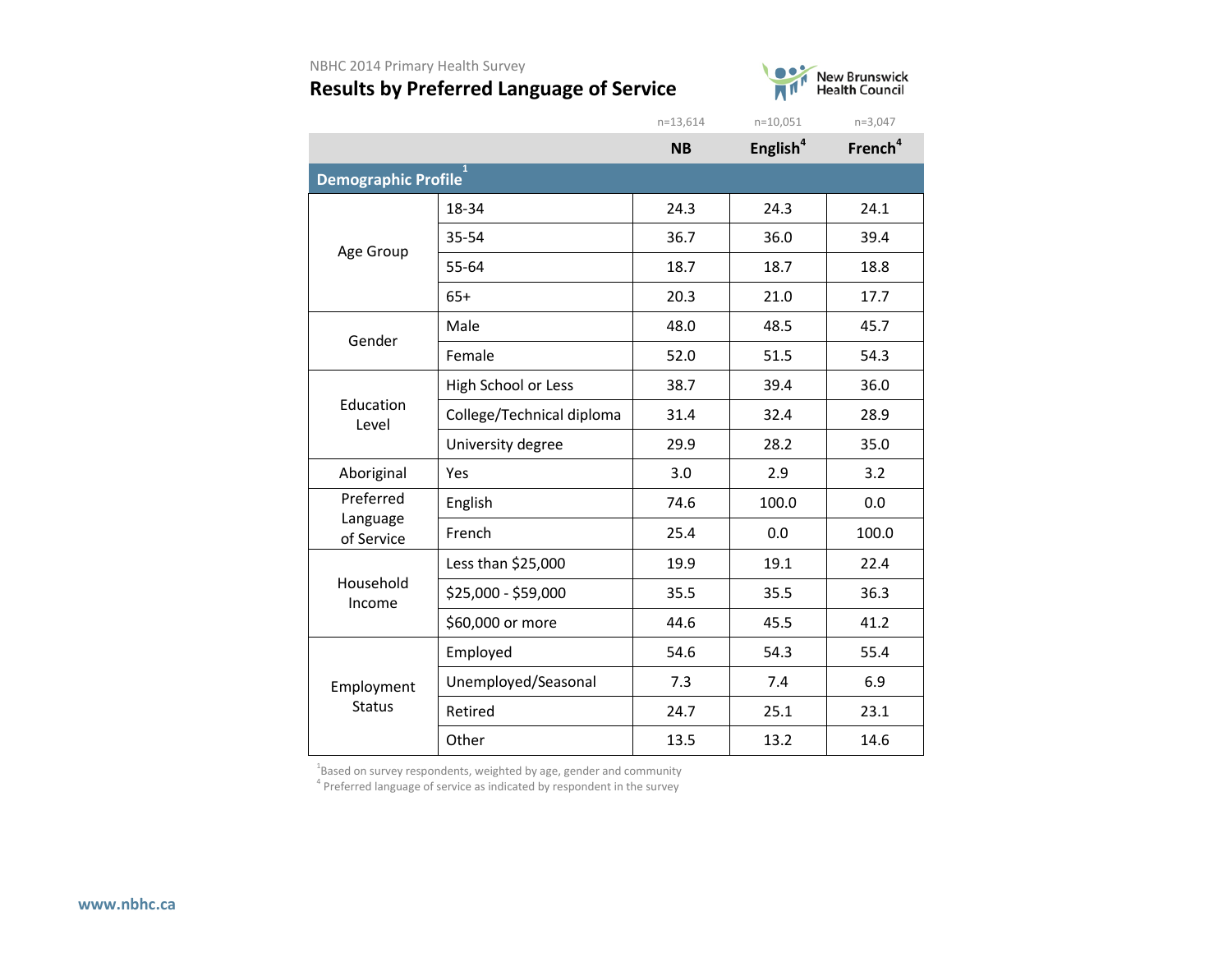## **Results by Preferred Language of Service**

|                                                                                                                                    | $n=13,614$              | $n=10,051$              | $n=3,047$               |  |  |  |  |  |
|------------------------------------------------------------------------------------------------------------------------------------|-------------------------|-------------------------|-------------------------|--|--|--|--|--|
| <b>Primary Health Indicator</b>                                                                                                    | <b>NB</b>               | English <sup>4</sup>    | French <sup>4</sup>     |  |  |  |  |  |
| <b>Health Services Barriers</b>                                                                                                    |                         |                         |                         |  |  |  |  |  |
| Health services not available in your area when needed                                                                             | 17.4                    | 17.5                    | 17.3                    |  |  |  |  |  |
|                                                                                                                                    | $(16.8 - 18.0)$         | $(16.8 - 18.2)$         | $(16.0 - 18.6)$         |  |  |  |  |  |
| <b>Transportation problems</b>                                                                                                     | 7.1                     | 8.2                     | 4.1                     |  |  |  |  |  |
|                                                                                                                                    | $(6.7 - 7.5)$           | $(7.7 - 8.7)$           | $(3.4 - 4.8)$           |  |  |  |  |  |
| Language problems with health care provider                                                                                        | 4.2                     | 3.8                     | 5.5                     |  |  |  |  |  |
|                                                                                                                                    | $(3.9 - 4.5)$           | $(3.4 - 4.2)$           | $(4.7 - 6.3)$           |  |  |  |  |  |
| Cost for medication too high                                                                                                       | 35.1                    | 30.4                    | 48.9                    |  |  |  |  |  |
|                                                                                                                                    | $(34.3 - 35.9)$         | $(29.5 - 31.3)$         | $(47.1 - 50.7)$         |  |  |  |  |  |
| Cost for treatments or procedures too high                                                                                         | 19.9                    | 15.0                    | 33.6                    |  |  |  |  |  |
|                                                                                                                                    | $(19.2 - 20.6)$         | $(14.3 - 15.7)$         | $(31.9 - 35.3)$         |  |  |  |  |  |
| Cost for ambulance services too high                                                                                               | 21.7                    | 17.9                    | 33.1                    |  |  |  |  |  |
|                                                                                                                                    | $(20.9 - 22.5)$         | $(17.1 - 18.7)$         | $(31.2 - 35.0)$         |  |  |  |  |  |
| Unable to leave the house because of health problems                                                                               | 12.4                    | 14.2                    | 7.3                     |  |  |  |  |  |
|                                                                                                                                    | $(11.8 - 13.0)$         | $(13.5 - 14.9)$         | $(6.4 - 8.2)$           |  |  |  |  |  |
| Have trouble finding their way around the health care                                                                              | 9.3                     | 10.3                    | 6.8                     |  |  |  |  |  |
| system                                                                                                                             | $(8.8 - 9.8)$           | $(9.7 - 10.9)$          | $(5.9 - 7.7)$           |  |  |  |  |  |
| Difficulty understanding written information about                                                                                 | 9.4                     | 8.9                     | 10.5                    |  |  |  |  |  |
| medical condition or prescription (% always or usually)                                                                            | $(8.9 - 9.9)$           | $(8.3 - 9.5)$           | $(9.4 - 11.6)$          |  |  |  |  |  |
| How often was a medical condition or prescription<br>explained to you in a way that you could understand?<br>(% always or usually) | 90.8<br>$(90.3 - 91.3)$ | 91.3<br>$(90.7 - 91.9)$ | 89.5<br>$(88.4 - 90.6)$ |  |  |  |  |  |
| Things that contribute a lot to feelings of stress                                                                                 |                         |                         |                         |  |  |  |  |  |
| Time pressures / not enough time                                                                                                   | 40.9                    | 39.1                    | 45.8                    |  |  |  |  |  |
|                                                                                                                                    | $(40.1 - 41.7)$         | $(38.2 - 40.0)$         | $(44.0 - 47.6)$         |  |  |  |  |  |
| Health of family members                                                                                                           | 38.1                    | 37.9                    | 39.5                    |  |  |  |  |  |
|                                                                                                                                    | $(37.3 - 38.9)$         | $(37.0 - 38.8)$         | $(37.8 - 41.2)$         |  |  |  |  |  |
| Your own work situation                                                                                                            | 34.2                    | 35.2                    | 31.7                    |  |  |  |  |  |
| (ex: hours of work, or working conditions)                                                                                         | $(33.4 - 35.0)$         | $(34.3 - 36.1)$         | $(30.0 - 33.4)$         |  |  |  |  |  |

<sup>4</sup> Preferred language of service as indicated by respondent in the survey

Confidence interval calculated at a 95% level of confidence.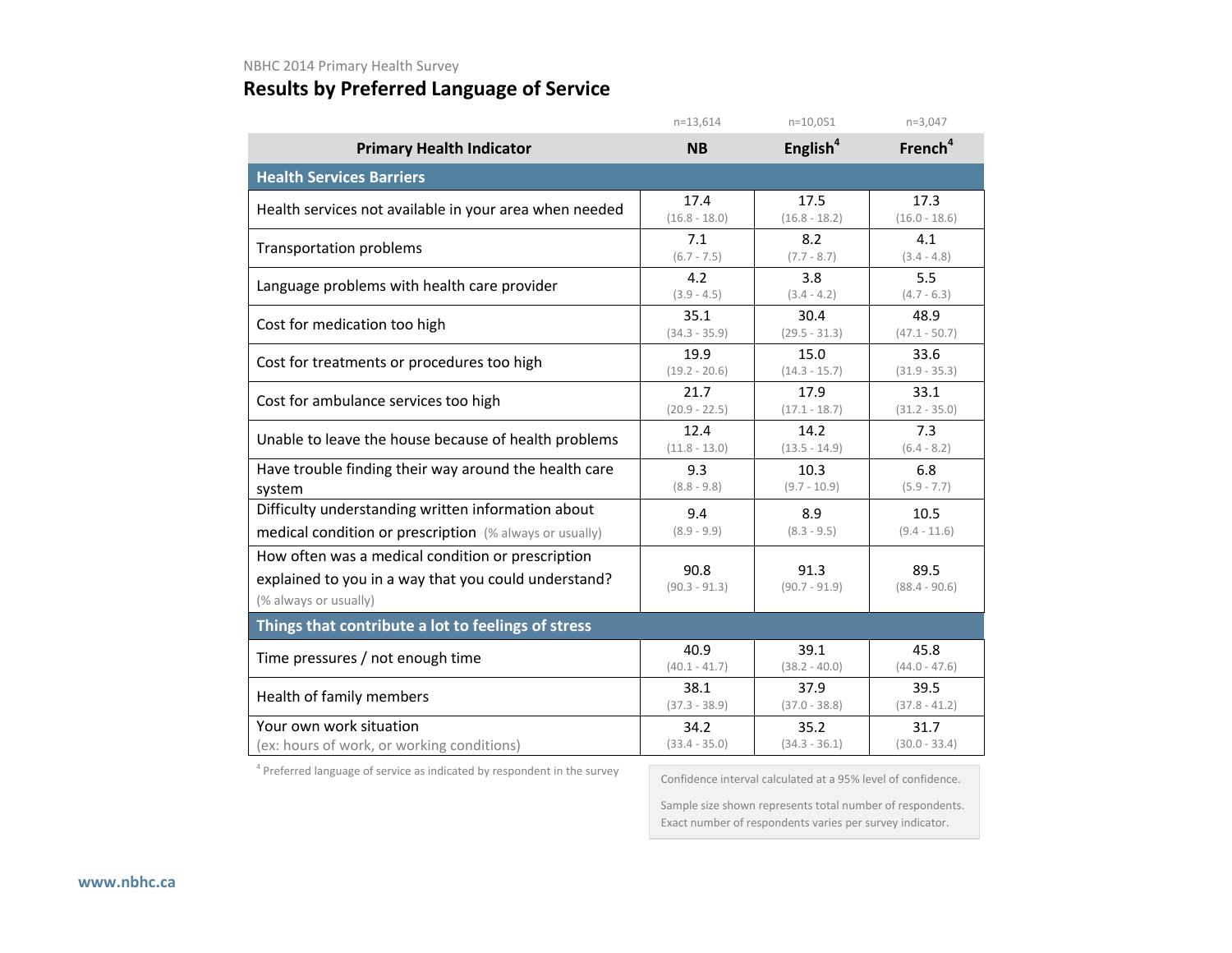|                                                              | $n=13,614$      | $n=10,051$           | $n=3,047$           |  |  |  |  |
|--------------------------------------------------------------|-----------------|----------------------|---------------------|--|--|--|--|
| <b>Primary Health Indicator</b>                              | <b>NB</b>       | English <sup>4</sup> | French <sup>4</sup> |  |  |  |  |
| <b>Health Profile</b>                                        |                 |                      |                     |  |  |  |  |
| Self-rated Health (% very good or excellent)                 | 50.5            | 50.8                 | 49.6                |  |  |  |  |
|                                                              | $(49.7 - 51.3)$ | $(49.8 - 51.8)$      | $(47.8 - 51.4)$     |  |  |  |  |
| Self-rated mental or emotional health                        | 65.4            | 65.2                 | 66.7                |  |  |  |  |
| (% very good or excellent)                                   | $(64.6 - 66.2)$ | $(64.3 - 66.1)$      | $(65.0 - 68.4)$     |  |  |  |  |
| "My health largely depends on how well I take care of        | 55.2            | 57.0                 | 49.6                |  |  |  |  |
| myself" (% strongly agree)                                   | $(54.4 - 56.0)$ | $(56.0 - 58.0)$      | $(47.8 - 51.4)$     |  |  |  |  |
| Number of prescription medications taken on a regular        | 15.2            | 14.7                 | 15.9                |  |  |  |  |
| <b>basis<sup>7</sup></b> (% 6 or more)                       | $(14.5 - 15.9)$ | $(13.9 - 15.5)$      | $(14.3 - 17.5)$     |  |  |  |  |
| Discuss regularly with a health professional on improving    | 25.4            | 25.2                 | 25.7                |  |  |  |  |
| health or preventing illness (% always or usually)           | $(24.7 - 26.1)$ | $(24.3 - 26.1)$      | $(24.1 - 27.3)$     |  |  |  |  |
| How long have you been seeing the same family doctor?        | 73.0            | 72.3                 | 74.7                |  |  |  |  |
| (% 5 years or more)                                          | $(72.2 - 73.8)$ | $(71.4 - 73.2)$      | $(73.1 - 76.3)$     |  |  |  |  |
| Are you limited in doing activities because of a physical or | 22.1            | 23.8                 | 17.3                |  |  |  |  |
| mental condition, or a health problem? (% yes)               | $(21.4 - 22.8)$ | $(23.0 - 24.6)$      | $(16.0 - 18.6)$     |  |  |  |  |
| <b>Memory Loss</b>                                           |                 |                      |                     |  |  |  |  |
| Someone in household has a memory problem                    | 9.9             | 10.5                 | 8.1                 |  |  |  |  |
|                                                              | $(9.4 - 10.4)$  | $(9.9 - 11.1)$       | $(7.1 - 9.0)$       |  |  |  |  |
| that interferes with day to day function                     | 3.9             | 4.1                  | 2.9                 |  |  |  |  |
|                                                              | $(3.6 - 4.2)$   | $(3.7 - 4.5)$        | $(2.3 - 3.5)$       |  |  |  |  |
| <b>Health Behaviours</b>                                     |                 |                      |                     |  |  |  |  |
| Eating fruits and vegetables (% 5 portions or more a day)    | 50.4            | 48.7                 | 55.5                |  |  |  |  |
|                                                              | $(49.6 - 51.2)$ | $(47.7 - 49.7)$      | $(53.7 - 57.3)$     |  |  |  |  |
| Moderate or vigorous physical activity                       | 49.0            | 48.6                 | 49.8                |  |  |  |  |
| (% at least 2 % hours a week)                                | $(48.2 - 49.8)$ | $(47.6 - 49.6)$      | $(48.0 - 51.6)$     |  |  |  |  |
| Current smoker (% daily or occasional)                       | 19.2            | 20.6                 | 14.9                |  |  |  |  |
|                                                              | $(18.5 - 19.9)$ | $(19.8 - 21.4)$      | $(13.6 - 16.2)$     |  |  |  |  |
| Unhealthy weight (% obese)                                   | 30.8            | 31.4                 | 29.4                |  |  |  |  |
|                                                              | $(30.0 - 31.6)$ | $(30.4 - 32.3)$      | $(27.8 - 31.0)$     |  |  |  |  |

<sup>4</sup> Preferred language of service as indicated by

respondent in the survey

 $<sup>7</sup>$  Self-reported by respondent: Arthritis, asthma, cancer, chronic pain,</sup> depression, diabetes, emphysema or COPD, gastric reflux (GERD), heart disease, high blood pressure or hypertension, mood disorder other than depression, or stroke

Confidence interval calculated at a 95% level of confidence.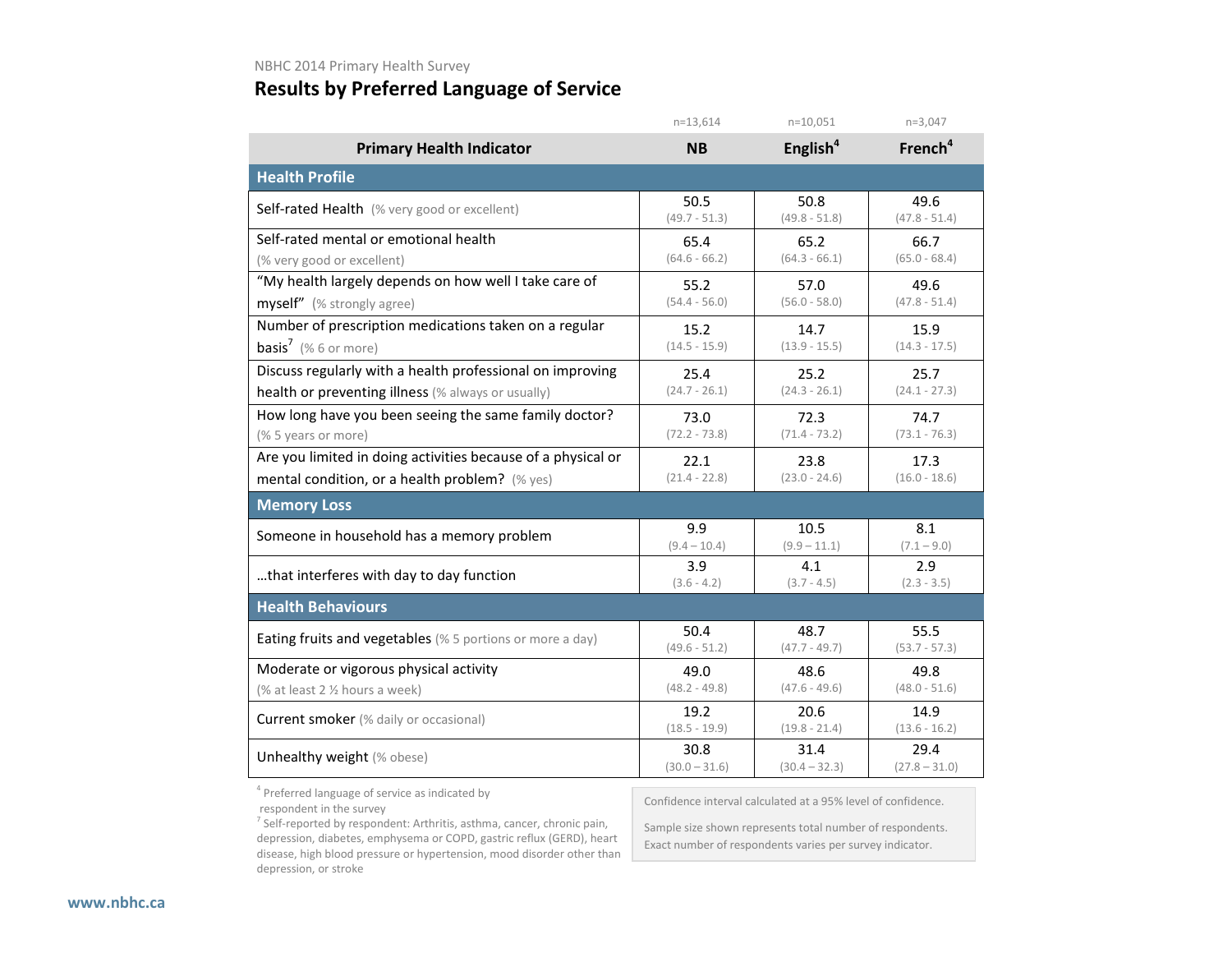### **Results by Preferred Language of Service**

|                                               | $n = 13,614$    | $n=10,051$      | $n=3,047$           |
|-----------------------------------------------|-----------------|-----------------|---------------------|
| <b>Primary Health Indicator</b>               | <b>NB</b>       | English $4$     | French <sup>4</sup> |
| <b>Chronic Health Conditions</b> <sup>1</sup> |                 |                 |                     |
| 3                                             | 61.6            | 63.0            | 57.5                |
| One or more chronic health conditions         | $(60.8 - 62.4)$ | $(62.1 - 63.9)$ | $(55.8 - 59.2)$     |
| High blood pressure or hypertension           | 27.0            | 27.3            | 25.8                |
|                                               | $(26.3 - 27.7)$ | $(26.4 - 28.2)$ | $(24.3 - 27.3)$     |
| Arthritis                                     | 17.4            | 19.4            | 11.9                |
|                                               | $(16.8 - 18.0)$ | $(18.6 - 20.2)$ | $(10.8 - 13.0)$     |
| Gastric reflux (GERD)                         | 16.4            | 17.2            | 14.4                |
|                                               | $(15.8 - 17.0)$ | $(16.5 - 17.9)$ | $(13.2 - 15.6)$     |
| Depression                                    | 14.9            | 15.2            | 13.7                |
|                                               | $(14.3 - 15.5)$ | $(14.5 - 15.9)$ | $(12.5 - 14.9)$     |
| Chronic pain                                  | 14.0            | 14.7            | 12.6                |
|                                               | $(13.4 - 14.6)$ | $(14.0 - 15.4)$ | $(11.4 - 13.8)$     |
| Asthma                                        | 11.8            | 12.1            | 11.2                |
|                                               | $(11.3 - 12.3)$ | $(11.5 - 12.7)$ | $(10.1 - 12.3)$     |
| <b>Diabetes</b>                               | 10.6            | 11.1            | 9.5                 |
|                                               | $(10.1 - 11.1)$ | $(10.5 - 11.7)$ | $(8.5 - 10.5)$      |
| Heart disease                                 | 8.3             | 8.3             | 8.0                 |
|                                               | $(7.8 - 8.8)$   | $(7.8 - 8.8)$   | $(7.0 - 9.0)$       |
| Cancer                                        | 8.3             | 8.8             | 7.0                 |
|                                               | $(7.8 - 8.8)$   | $(8.3 - 9.3)$   | $(6.1 - 7.9)$       |
| Emphysema or COPD                             | 3.0             | 3.3             | 2.1                 |
|                                               | $(2.7 - 3.3)$   | $(3.0 - 3.6)$   | $(1.6 - 2.6)$       |
| Mood disorder other than depression           | 3.0             | 3.0             | 2.8                 |
|                                               | $(2.7 - 3.3)$   | $(2.7 - 3.3)$   | $(2.2 - 3.4)$       |
| Stroke                                        | 2.5             | 2.8             | 1.7                 |
|                                               | $(2.2 - 2.8)$   | $(2.5 - 3.1)$   | $(1.2 - 2.2)$       |

<sup>1</sup> Self-reported based on survey respondents  $3$  Among the twelve chronic health conditions listed in this table

<sup>4</sup> Preferred language of service as indicated by respondent in the survey

Confidence interval calculated at a 95% level of confidence.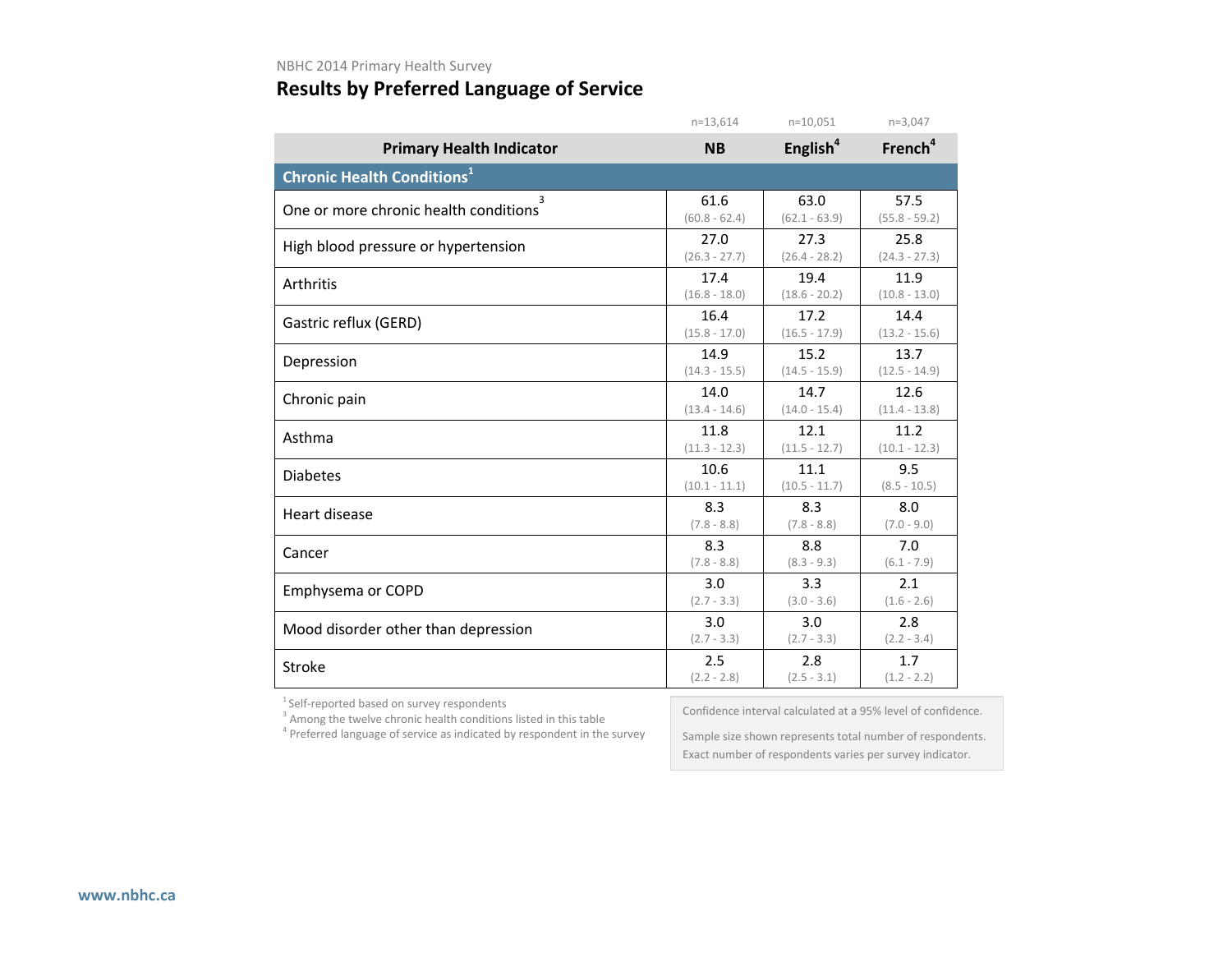|                        |                                                                                              |                                                                                                                                                                                           |                         |                         | $n=13,614$              | $n=10,051$              | $n=3,047$               |
|------------------------|----------------------------------------------------------------------------------------------|-------------------------------------------------------------------------------------------------------------------------------------------------------------------------------------------|-------------------------|-------------------------|-------------------------|-------------------------|-------------------------|
|                        |                                                                                              | <b>Primary Health Indicator</b>                                                                                                                                                           |                         |                         | <b>NB</b>               | English $4$             | French <sup>4</sup>     |
|                        |                                                                                              | <b>Accessibility</b><br>The ability of patients/clients to obtain care/service at the right place and the right time, based on respective needs, in the official language of their choice |                         |                         |                         |                         |                         |
|                        | $A-1$                                                                                        | Has a personal family doctor (% yes)                                                                                                                                                      |                         |                         | 92.1<br>$(91.7 - 92.5)$ | 91.4<br>$(90.9 - 91.9)$ | 93.8<br>$(92.9 - 94.7)$ |
|                        | $A-2$                                                                                        | Calling family doctor's office during regular practice hours (% very easy or somewhat easy)                                                                                               |                         |                         | 78.3<br>$(77.6 - 79.0)$ | 77.6<br>$(76.8 - 78.4)$ | 79.4<br>$(77.9 - 80.9)$ |
| Personal Family Doctor | Family doctor has extended office hours (after 5pm or on weekends) (% yes)<br>$A-3$          |                                                                                                                                                                                           | 16.2<br>$(15.6 - 16.8)$ | 16.9<br>$(16.1 - 17.7)$ | 13.9<br>$(12.6 - 15.2)$ |                         |                         |
|                        | Family doctor has an <b>after-hour arrangement</b> when office is closed $(\%$ yes)<br>$A-4$ |                                                                                                                                                                                           | 18.2<br>$(17.5 - 18.9)$ | 18.9<br>$(18.1 - 19.7)$ | 15.9<br>$(14.6 - 17.2)$ |                         |                         |
|                        |                                                                                              | (% on same day or next day)<br>How quickly appointment can be made with family doctor<br>(% within 5 days)                                                                                |                         | 30.1<br>$(29.3 - 30.9)$ | 32.6<br>$(31.6 - 33.6)$ | 22.2<br>$(20.6 - 23.8)$ |                         |
|                        | $A-5$                                                                                        |                                                                                                                                                                                           |                         | 60.3<br>$(59.4 - 61.2)$ | 64.6<br>$(63.6 - 65.6)$ | 47.2<br>$(45.3 - 49.1)$ |                         |
|                        | $A-6$                                                                                        | Nurse working with family doctor who is regularly involved in health care $(\%$ yes)                                                                                                      |                         |                         | 27.5<br>$(26.7 - 28.3)$ | 28.7<br>$(27.8 - 29.6)$ | 24.5<br>$(22.9 - 26.0)$ |
|                        | $A-7$                                                                                        | Has access to a <b>primary health team</b> <sup>3</sup> (% yes)                                                                                                                           |                         |                         | 28.5<br>$(27.8 - 29.2)$ | 29.3<br>$(28.4 - 30.2)$ | 26.4<br>$(24.8 - 28.0)$ |
|                        | $A-8$                                                                                        | Wait time at the hospital emergency department (% less than 4 hours)                                                                                                                      |                         |                         | 73.9<br>$(72.7 - 75.1)$ | 73.7<br>$(72.3 - 75.1)$ | 73.9<br>$(71.6 - 76.2)$ |
|                        |                                                                                              | How often citizens received the health care service they needed in the<br>official language of their choice<br>(% who always received service in language of preference)                  |                         | English $4$             | 95.2<br>$(94.8 - 95.6)$ | 95.2<br>$(94.8 - 95.6)$ | Not applicable          |
|                        | $A-9$                                                                                        |                                                                                                                                                                                           |                         | French <sup>4</sup>     | 72.6<br>$(71.0 - 74.2)$ | Not applicable          | 72.6<br>$(71.0 - 74.2)$ |

<sup>3</sup> Primary health team: Has access to a family doctor and has access to either a nurse practitioner or a nurse or other health professionals at their family doctor's office

 $4$  Preferred language of service as indicated by respondent in the survey

Confidence interval calculated at a 95% level of confidence.

Sample size shown represents total number of respondents. Exact number of respondents varies per survey indicator.

**[www.nbhc.ca](http://www.nbhc.ca/)**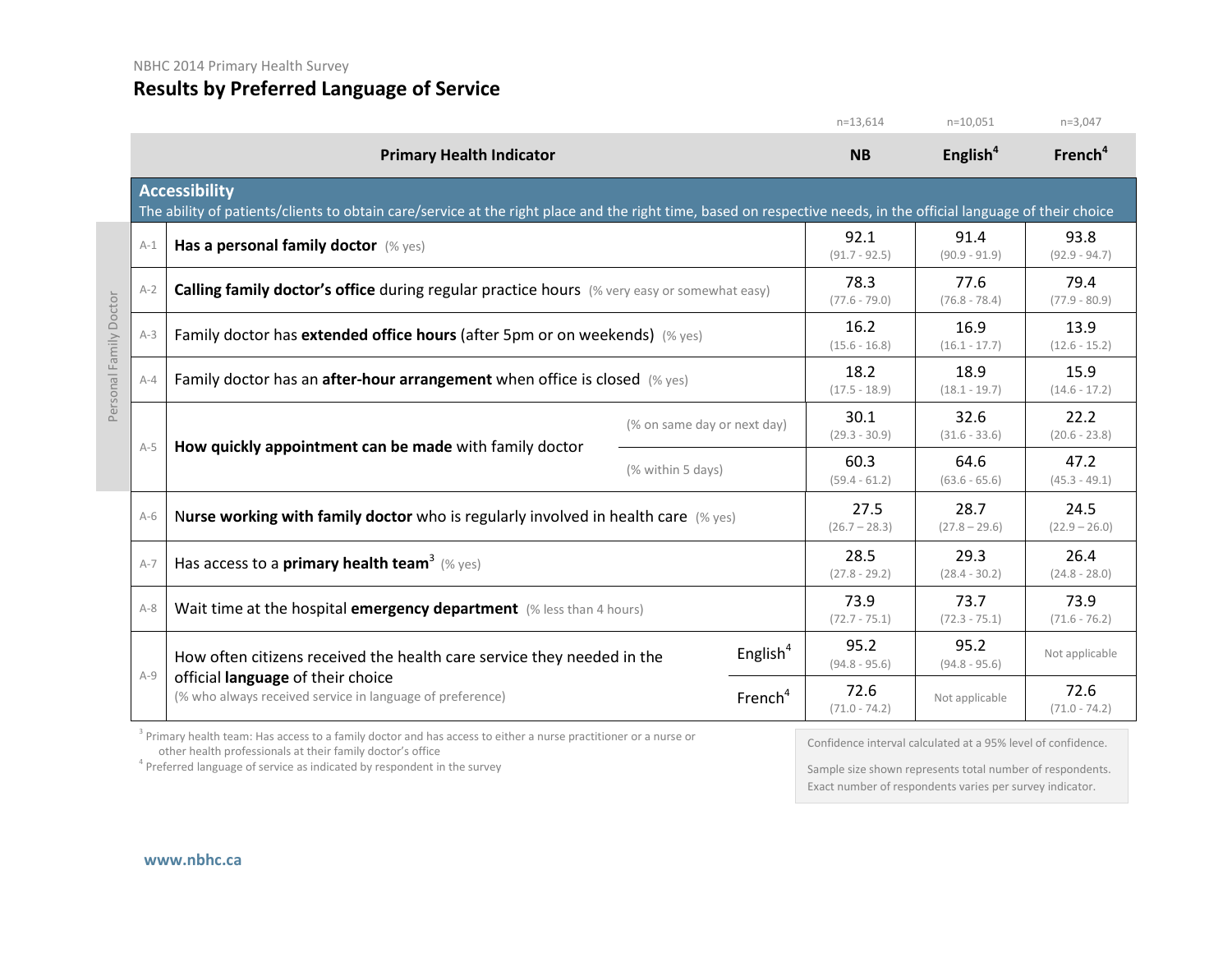|               |                                                                                                                                | $n=13.614$              | $n=10,051$              | $n=3,047$               |  |  |
|---------------|--------------------------------------------------------------------------------------------------------------------------------|-------------------------|-------------------------|-------------------------|--|--|
|               | <b>Primary Health Indicator</b>                                                                                                | <b>NB</b>               | English <sup>4</sup>    | French <sup>4</sup>     |  |  |
|               | <b>Appropriateness</b><br>Care/service provided is relevant to the patients'/clients' needs and based on established standards |                         |                         |                         |  |  |
| $Q-1$         | Adults 65 and over who received their flu shot in the last year $(\%$ yes)                                                     | 70.6<br>$(69.2 - 72.0)$ | 73.0<br>$(71.5 - 74.5)$ | 64.9<br>$(61.1 - 68.7)$ |  |  |
| $Q-2$         | Adults with one or more of four select chronic health conditions <sup>5</sup> who had                                          | 91.3                    | 92.9                    | 86.3                    |  |  |
|               | <b>measurements for blood pressure</b> in the past 12 months $(\%$ yes)                                                        | $(90.6 - 92.0)$         | $(92.1 - 93.7)$         | $(84.2 - 88.4)$         |  |  |
| $Q-3$         | Adults with one or more of four select chronic health conditions <sup>5</sup> who had                                          | 76.3                    | 75.2                    | 78.8                    |  |  |
|               | <b>measurements for cholesterol</b> in the past 12 months (% yes)                                                              | $(75.2 - 77.4)$         | $(73.9 - 76.5)$         | $(76.3 - 81.3)$         |  |  |
| $O - 4$       | Adults with one or more of four select chronic health conditions <sup>5</sup> who had                                          | 73.9                    | 74.0                    | 73.4                    |  |  |
|               | <b>measurements for blood sugar in the past 12 months (% yes)</b>                                                              | $(72.8 - 75.0)$         | $(72.7 - 75.3)$         | $(70.7 - 76.1)$         |  |  |
| $Q-5$         | Adults with one or more of four select chronic health conditions <sup>5</sup> who had                                          | 59.3                    | 59.3                    | 59.4                    |  |  |
|               | <b>measurements for body weight</b> in the past 12 months $(\%$ yes)                                                           | $(58.0 - 60.6)$         | $(57.9 - 60.7)$         | $(56.4 - 62.4)$         |  |  |
| $O-6$         | How often family doctor helps citizens coordinate the care from other health care                                              | 70.7                    | 71.9                    | 67.6                    |  |  |
|               | providers and places (% always)                                                                                                | $(69.7 - 71.7)$         | $(70.7 - 73.1)$         | $(65.4 - 69.8)$         |  |  |
|               | <b>Effectiveness</b><br>Care/service, intervention or action achieves the desired results                                      |                         |                         |                         |  |  |
| $O - 7$       | Citizens with a chronic health condition <sup>7</sup> who have confidence in controlling and                                   | 42.2                    | 42.8                    | 40.5                    |  |  |
|               | <b>managing their health condition</b> (% very confident)                                                                      | $(41.2 - 43.2)$         | $(41.7 - 43.9)$         | $(38.3 - 42.7)$         |  |  |
| <b>Safety</b> | Potential risks of an intervention or the environment are avoided or minimized                                                 |                         |                         |                         |  |  |
| $Q - 8$       | Citizens with a chronic health condition <sup>7</sup> who know what each of their prescribed                                   | 47.7                    | 54.3                    | 28.4                    |  |  |
|               | <b>medications do</b> (% strongly agree)                                                                                       | $(46.6 - 48.8)$         | $(53.1 - 55.5)$         | $(26.2 - 30.6)$         |  |  |
| $Q-9$         | Was harmed due to a medical error or mistake as a result of health care services                                               | $2.7^{6}$               | $2.5^{6}$               | $2.9^{6}$               |  |  |
|               | received in the last 12 months (excluding hospital stay) $(\%$ yes)                                                            | $(2.4 - 3.0)$           | $(2.2 - 2.8)$           | $(2.3 - 3.5)$           |  |  |

 $4$  Preferred language of service as indicated by respondent in the survey<br> $5$  Self-reported by respondent: Diabetes, heart disease, stroke or high blood pressure

 $6$  For this type of indicator, a "better" result is achieved when the indicator has a "lower" value

<sup>7</sup> Self-reported by respondent: Arthritis, asthma, cancer, chronic pain, depression, diabetes, emphysema or COPD,

gastric reflux (GERD), heart disease, high blood pressure or hypertension, mood disorder other than depression, or stroke

Confidence interval calculated at a 95% level of confidence.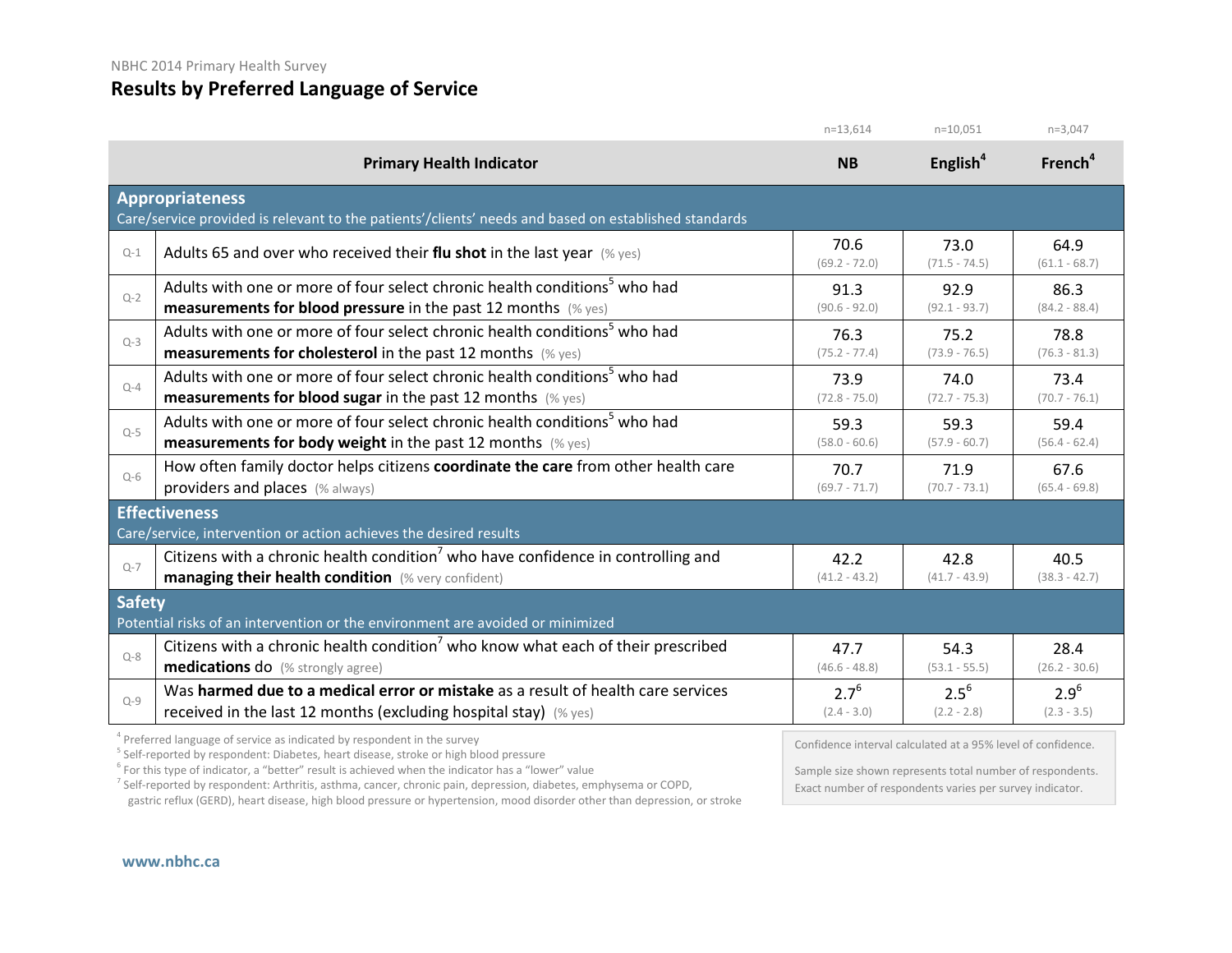### **Results by Preferred Language of Service**

|          |                                                                                                                            | $n=13,614$                    | $n=10,051$                 | $n=3,047$                     |
|----------|----------------------------------------------------------------------------------------------------------------------------|-------------------------------|----------------------------|-------------------------------|
|          | <b>Primary Health Indicator</b>                                                                                            | <b>NB</b>                     | English <sup>4</sup>       | French <sup>4</sup>           |
|          | <b>Efficiency</b>                                                                                                          |                               |                            |                               |
|          | Achieving the desired results with the most cost-effective use of resources                                                |                               |                            |                               |
| $Q - 10$ | Model of care used most often when sick or in need of care from a health professional<br>(% hospital emergency department) | $11.5^{6}$<br>$(11.0 - 12.0)$ | $9.0^{6}$<br>$(8.4 - 9.6)$ | $18.8^{6}$<br>$(17.4 - 20.2)$ |
| $Q-11$   | Has used Tele-Care or other telephone information lines in the last 12 months $(\%$ yes)                                   | 7.4<br>$(7.0 - 7.8)$          | 7.1<br>$(6.6 - 7.6)$       | 8.1<br>$(7.1 - 9.1)$          |
|          | <b>Use of services</b>                                                                                                     |                               |                            |                               |
|          | Using primary health services in the last 12 months                                                                        |                               |                            |                               |
| $U-1$    | Visited a personal family doctor (% yes)                                                                                   | 80.3<br>$(79.6 - 81.0)$       | 80.2<br>$(79.4 - 81.0)$    | 80.7<br>$(79.3 - 82.1)$       |
| $U-2$    | Visited a hospital emergency department (% yes)                                                                            | 41.3<br>$(40.5 - 42.1)$       | 39.1<br>$(38.2 - 40.0)$    | 47.8<br>$(46.0 - 49.6)$       |
| $U-3$    | Visited a specialist (% yes)                                                                                               | 56.4<br>$(55.6 - 57.2)$       | 57.1<br>$(56.1 - 58.1)$    | 53.6<br>$(51.8 - 55.4)$       |
| $U-4$    | Visited an after-hours clinic or a walk-in clinic (% yes)                                                                  | 24.3<br>$(23.6 - 25.0)$       | 25.0<br>$(24.2 - 25.8)$    | 21.6<br>$(20.1 - 23.1)$       |
| $U-5$    | Visited an alternative practitioner (% yes)                                                                                | 25.2<br>$(24.5 - 25.9)$       | 22.5<br>$(21.7 - 23.3)$    | 32.1<br>$(30.5 - 33.7)$       |
| $U-6$    | Visited a community health centre (% yes)                                                                                  | 6.9<br>$(6.5 - 7.3)$          | 6.9<br>$(6.4 - 7.4)$       | 7.1<br>$(6.2 - 8.0)$          |
| $U-7$    | Used ambulance services (% yes)                                                                                            | 5.7<br>$(5.3 - 6.1)$          | 5.9<br>$(5.4 - 6.4)$       | 4.7<br>$(4.0 - 5.4)$          |
| $U-8$    | Visited a nurse practitioner (% yes)                                                                                       | 7.7<br>$(7.3 - 8.1)$          | 7.5<br>$(7.0 - 8.0)$       | 8.0<br>$(7.0 - 9.0)$          |
| $U-9$    | Visited a health professional at a private clinic (% yes)                                                                  | 23.7<br>$(23.0 - 24.4)$       | 22.9<br>$(22.1 - 23.7)$    | 25.6<br>$(24.1 - 27.1)$       |

<sup>4</sup> Preferred language of service as indicated by respondent in the survey

<sup>6</sup> For this type of indicator, a "better" result is achieved when the indicator has a "lower" value

Confidence interval calculated at a 95% level of confidence.